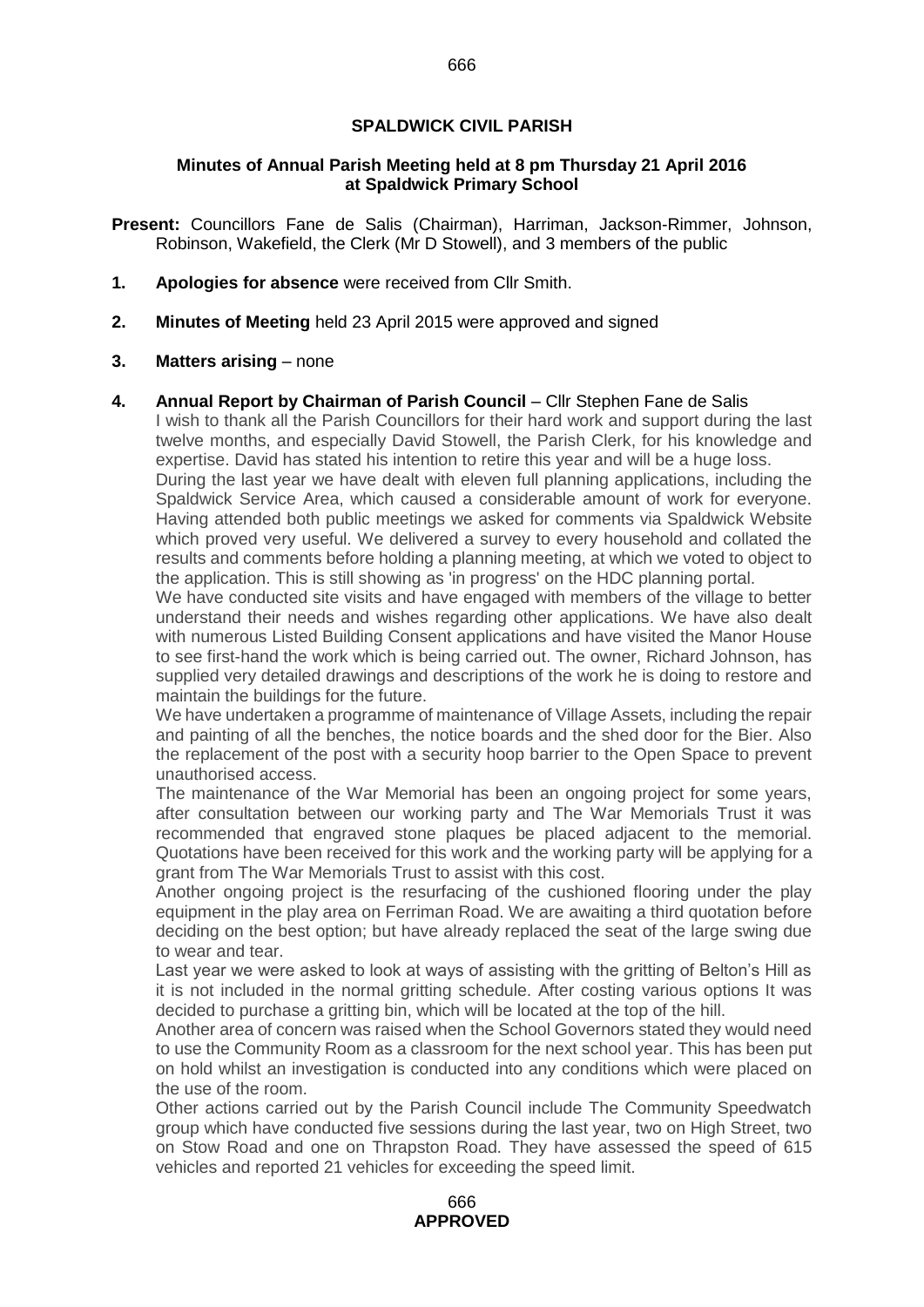We have also arranged two Village Tidy Up days, one on Church Lane and one at the Play Area on Ferriman Road. Both were well supported and made a big difference to the look and accessibility of both areas. Thanks go to those people who assisted on these days.

Thanks to Cllr Richard Johnson for arranging and paying for the sign for Chandlers, after suggesting this name in memory of the two brothers from Spaldwick who died in action during WW1.

I would also like to thank Mark Heath (Spaldwick Website) and John Blatch (Spaldwick News) for all their efforts in keeping the village informed. These and all the organisers of the various groups in Spaldwick help to make this a thriving community, together with Steve Cooper from The George who caters for many of our groups and organised events.

# **5. Parish Council Financial Report**

The Clerk presented the accounts for the year 2015/2016 summarised as follows:

|                                    | Parish Council Fund | Charity Fund |
|------------------------------------|---------------------|--------------|
| Balance brought forward at 1/4/15  | £64325.95           | £196.00      |
| Receipts                           | £10759.33           | £376.00      |
| Payments                           | £10799.61           | £180.00      |
| Balance carried forward at 31/3/16 | £64285.67           | £392.00      |
|                                    |                     |              |

The Parish Council balance at 31 March 2016 is allocated as follows

| Replacement and Maintenance of Village assets | £40000.00 |
|-----------------------------------------------|-----------|
| Ferriman Road Grounds Maintenance Fund        | £11159.83 |
| Parish Plan Grant                             | £ 176.36  |
| War Memorial renovation                       | £ 1000.00 |
| Maintenance of property including trees       | £ 2000.00 |
| <b>Bus shelter</b>                            | £ 2000.00 |
| <b>General Reserve</b>                        | £ 7949.48 |
|                                               |           |

Mr Blatch commented on what he considered to be the relatively high cost of the village grass cutting compared with that paid for the churchyard and suggested that it might be advantageous for the Parish Council to consider using the same contractor.

# 6. **Reports from other village organisations**

# **Spaldwick PCC** – John Blatch

The church has had an average year, service attendances reaching double figures only occasionally with an age level well into the 70's. Despite this we managed to pay our way and raised about £8000 during the year, of which £800 came from the Parish Council. Just enough to pay the routine running costs of the Church, but no more. There is little more to report on last year and I think it of more interest to talk about the future. There is a scheme whereby small rural churches get taken under the wing of nearby thriving churches, indeed this is happening with Ellington and Grafham joining with Brampton. Two small villages joining with Brampton, a village of 5000 residents, may work. In our case six villages joining with Kimbolton (1200 residents) probably would not. This scheme and the talk it has generated has inspired the PCC to try and do something about our own future. Almost anything to do in our Church is affected by the lack of water and drainage. We have known this for a long time but with the prospect of a Village Hall being built adjacent to the church, and these utilities becoming available, we have delayed doing anything. But things have reached a stage where we feel that we must go our own way and so the PCC have decided to try and raise the funds required

667

667 **APPROVED**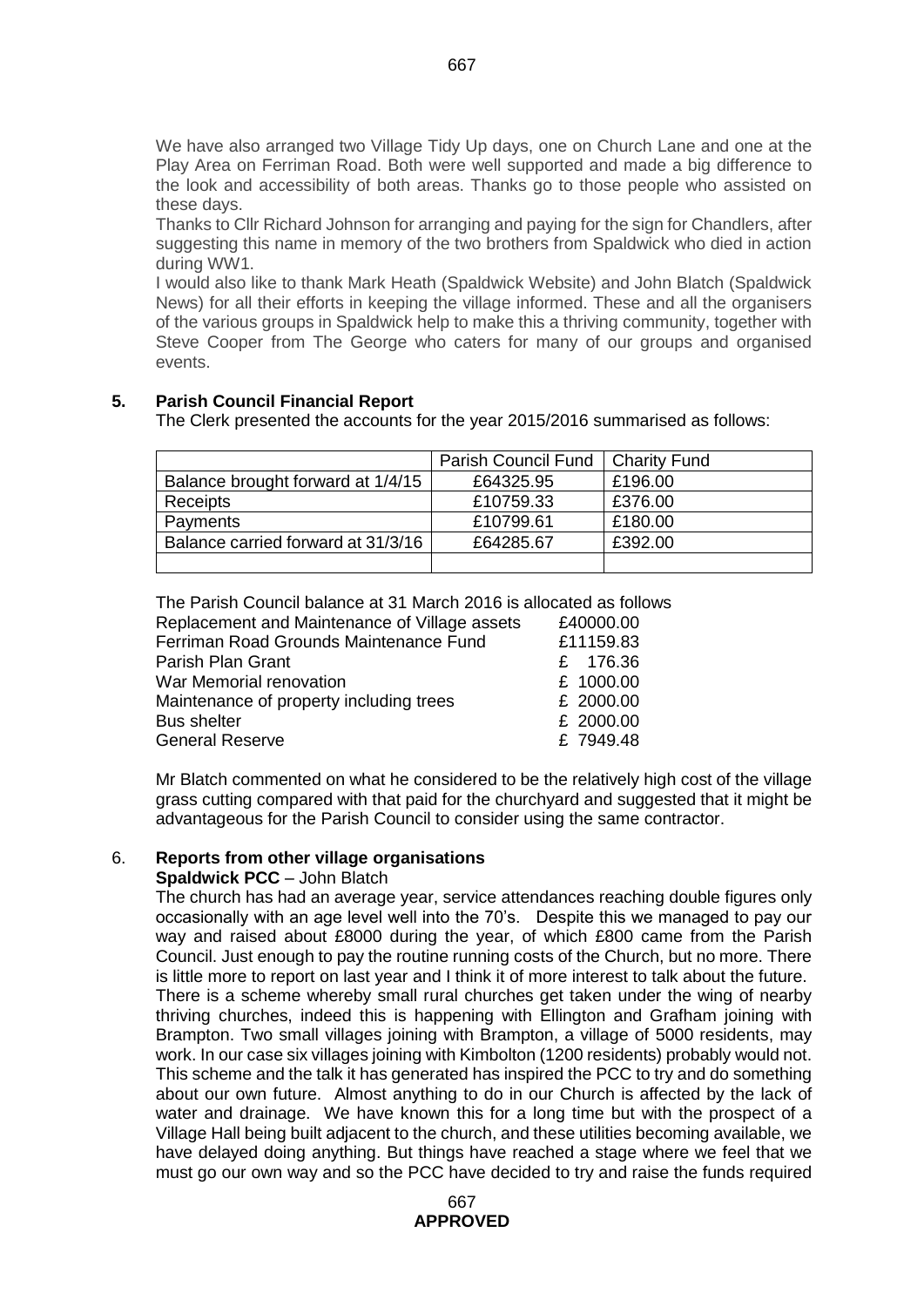to lay on water and drainage, irrespective of what progress is made with a Village Hall. We will be funding this work by raising money within the village and also by appealing for help from a range of funding organizations.

In this connection it has not escaped our notice that the Village Hall Committee has considerable funds in the bank, but we have not approached the Committee for any help. Nor do we intend to do so. Indeed the situation is actually the complete opposite; the PCC has something to offer to the Hall Committee. We understand the situation facing the Village Hall Committee. At this moment there is a problem about siting, once it is built it immediately becomes a liability requiring some thousands of pounds per year upkeep and there are a number of people in the village who question the whole need for a Hall, considering that we have managed so long without one. There is a building that answers all of these points, the Church. It just needs money spent to make it usable for a whole variety of events as well as for Sunday services. It is the intention of the PCC to do this in the long term; our present plan to connect water and drainage is just a start. We would wish to do this irrespective of any progress with a Village Hall, but if the Hall Committee and the Parish Council should think that its plans would move more quickly by utilizing an existing building, the Church, then I can assure everybody that the PCC would be pleased to discuss the matter.

# **Village Hall Committee –** Grahame Leach

We recently held an A.G.M for the election of members for our Committee.

We now have the following people, who are registered as Trustees with the Charity Commission. Lyndy Pullan, Raine Thompson [Treasurer], Stephen Bowring, Peter Edwards, Grahame Leach [Chairman]

We have a co-opted member, Councillor Mike Robinson, who represents the Parish Council

We have been helped by David Henrick who has helped us with our minute taking and Jim White our H.D.C. Councillor, who has taken a keen interest in our progress. Mark Heath has placed all our minutes on the Webpage and many other documents. This has also been of great help.

We were recently given a renewed offer on a site within the village at Bury Field. We have discussed this and have now written to Robinson Hall, to put this on hold. We were worried about the cost of building and running costs and felt we needed to fully check any possible building decisions. This is nearly complete and we will present a full case for or against the building of a Village Hall, at a meeting, within a short time.

We had already decided to do all this before we heard about the plans for the Church. We welcome the possible development within the Church and fully understand the need to modernise this wonderful building.

It does pose further problems for us, as we have potential running costs in the future of £8/10000pa and the Church will require a sum of £8000 pa, as well as ourselves. We also have a huge shortfall in funds and would need a massive fundraising effort to build a hall. Can the village afford to run two competing buildings?

It is important that we look at this very carefully and we will approach the village for a future direction for our Charity, at and before our future meeting.

We all feel it is unacceptable to keep the money we have, for year after year, without a decision from the village, on how to spend it. It is our hope to solve this problem within a short time with your help and most importantly with a vote from all those eligible, within our proposed village meeting.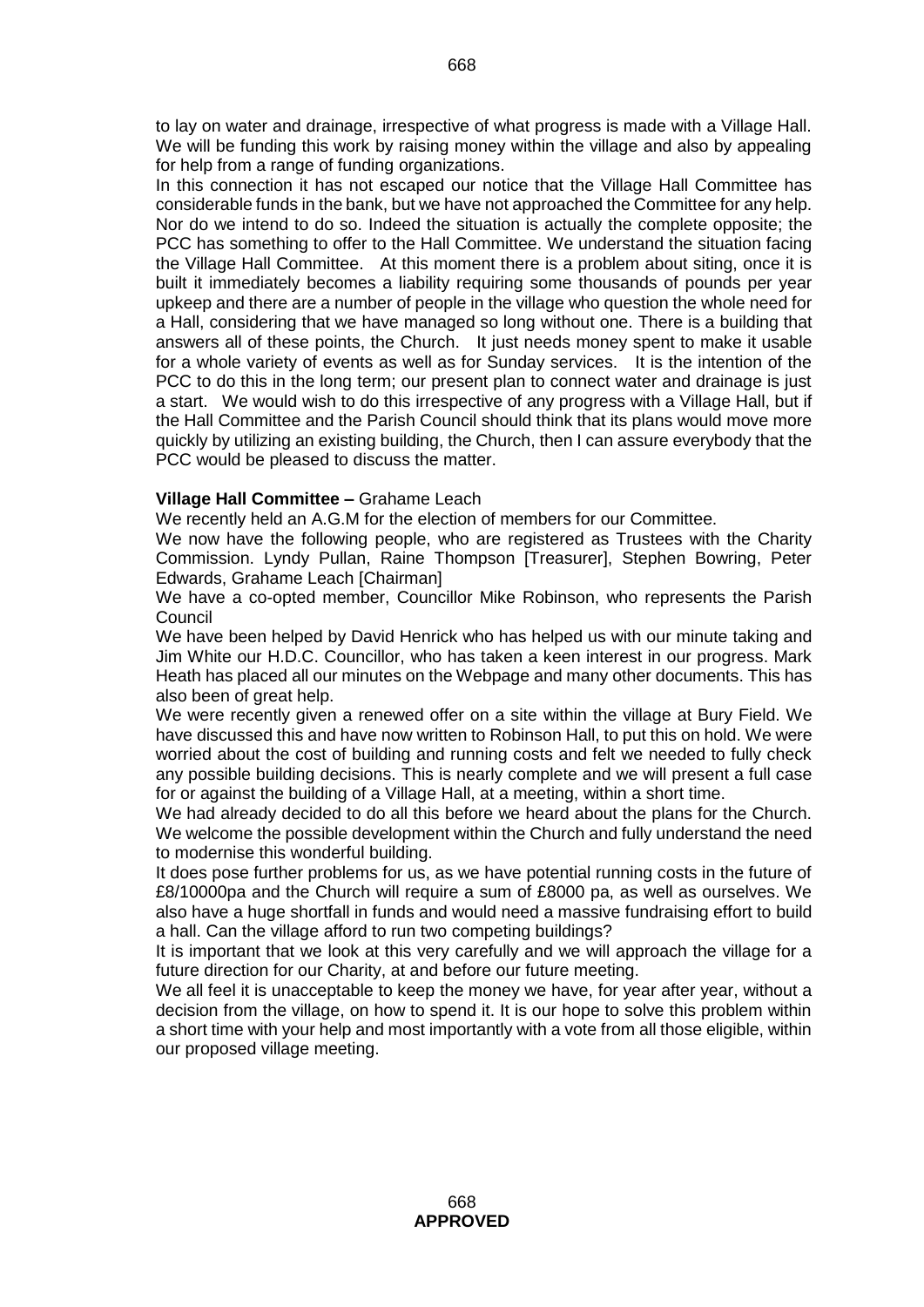#### **Superfast broadband**- Mark Heath

Spaldwick has maintained its high national profile with superfast broadband over the past year. Camera crews visited Spaldwick to create video case studies to support the Government's national superfast broadband campaign.

Mark Heath was invited to present to MPs and other VIPs at Connecting Cambridgeshire's celebration event in January 2016.

Spaldwick has the highest superfast broadband take-up of all villages and towns in Cambridgeshire – with about three quarters of households in Spaldwick now subscribing to high-speed fibre broadband.

When Minister Ed Vaizey visited Spaldwick, some villagers expressed the hope that Spaldwick would benefit from future broadband enhancements. In the past year, there have been several service improvements. Ultra HD TV is now broadcast via our street cabinet, and Spaldwick received the very first Ultra HD broadcast by BT in August 2015. G. INP has been implemented in the street cabinet, giving an extra few Mbit/s for many villagers. Recently, BT increased the maximum download speed of its Infinity 1 service from 40 Mbps to 52 Mbps.

In the future, the next-generation technology G.fast should be rolled out in Spaldwick, bringing download speeds of about 300 Mbps to villagers. Mark Heath will hopefully be visiting BT Labs in Ipswich in the next few months to understand the latest developments and timescales.

#### **Spaldwick website** – Mark Heath

The Spaldwick website has attracted a record number of visitors in the past 12 months. There were over 100,000 visits in the year, with each visit lasting just under 5 minutes. There is increased awareness and reach of the website due to more people being

registered for news alerts (email or the Spaldwick Facebook page). 375 people are registered for email alerts, and the Spaldwick Facebook page has reached 319 likes.

The ability to reach people has helped sell tickets for village events. For example, the 1940s evening was a sell-out, months in advance. The website also helped to promote events and clubs. This year's Santa Sleigh attracted the biggest crowds yet. Many of the clubs and groups in Spaldwick now produce content and news for the website.

Several articles produced a huge response. News on the service station fire brought over 3,000 visitors to the site within 24 hours, and developments at the service station have proved very popular. Photos have also continued to be popular. For example, there have been over 10,000 views of the photos showing the developments at Manor Farm. Special features about young people in the village – produced by Rebecca Heath – have created great interest, each achieving over 2,000 visits to the website. These included news about the successes of Molly Hall and Zoë Perkins. Shortly, the website will provide coverage on Zoë's appearance at the Brass Final of the BBC Young Musician of the Year 2016 competition.

#### **Bowls Club** - Andrew Vicars

The club meets in the School Hall and the Community Room from 7pm every Tuesday night, during term time, the aim of the club is to provide a fun and social evening. In the past year the club played 11 friendly matches against clubs from nearby villages, of which 6 were won, during these matches the host club provides refreshments and members get the chance to socialise with other bowlers. A full programme of inter club competitions took place throughout the year, with the annual presentation dinner taking place at "The George". The clubs other main social event this year was a summer barbeque which was enjoyed both by members and friends. The club has managed to remain financially viable, although vacancies exist for new members who would be made most welcome, with that in mind the club are hoping to hold an open night in the near future